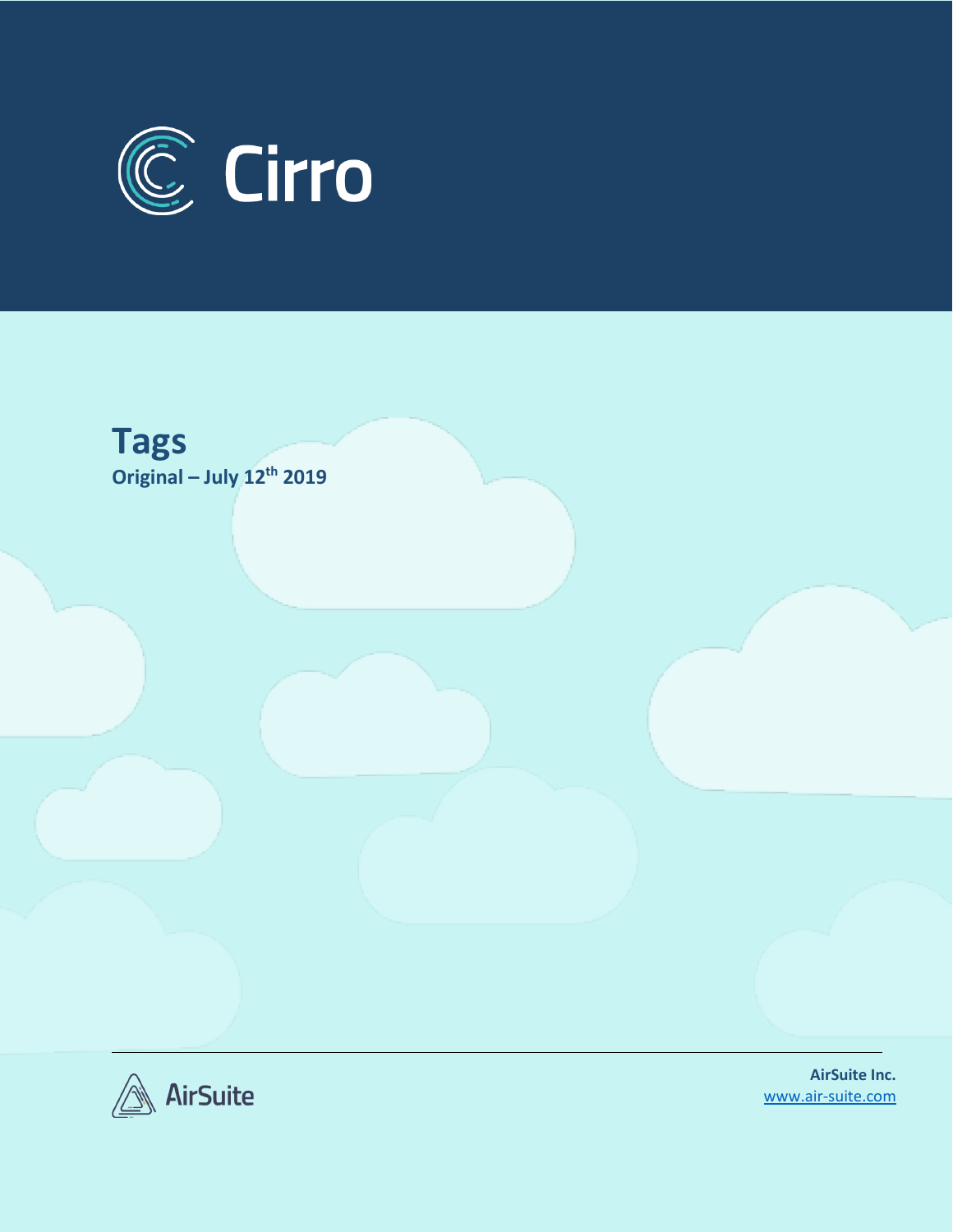

## **Tagging**

*Note that custom tags are an optional portion of Cirro. If you are used to and comfortable with the Documents, Memos, and Certifications system that was in place prior to June 2019 the following steps are purely for convenience. The ability to create Tag sets and identify specific groups of staff-members is only available to Admin Level users.*

Cirro's updated Company Library module will store documents, memos, and training certifications per user. These can be assigned to user types (ie. Pilot, Engineer/Mechanic, Admin, Flight Attendant, Ground) as well as specific users or groups of users.

To assign a document, memo, and/or training certification to a specific user or group of users, **you must first create "Tags"**. For example purposes, let's say that our operation was just approved for Time Travel (let's also pretend the laws of physics don't apply). As a result, a select few of our Senior Pilots will need training certifications, documents, and memos specific to time travel which don't apply to other less important pilots.

From the main page of Cirro, select the *Company Library* module, then *Manage Custom Tags.* As a default, we should see *User Types* as an existing category of tags. Click the big blue plus button to create a new category of tags.



| $\times$ | <b>DISCARD</b> |
|----------|----------------|
| M        | DELETE         |
|          |                |
|          | 10/25          |
|          | Ŵ              |
|          | <b>同 SAVE</b>  |

Name the category **Pilot Tags** and select "Add a new tag". Keep in mind that each of these tags are how we can identify groups of users to make document and certificate control easier.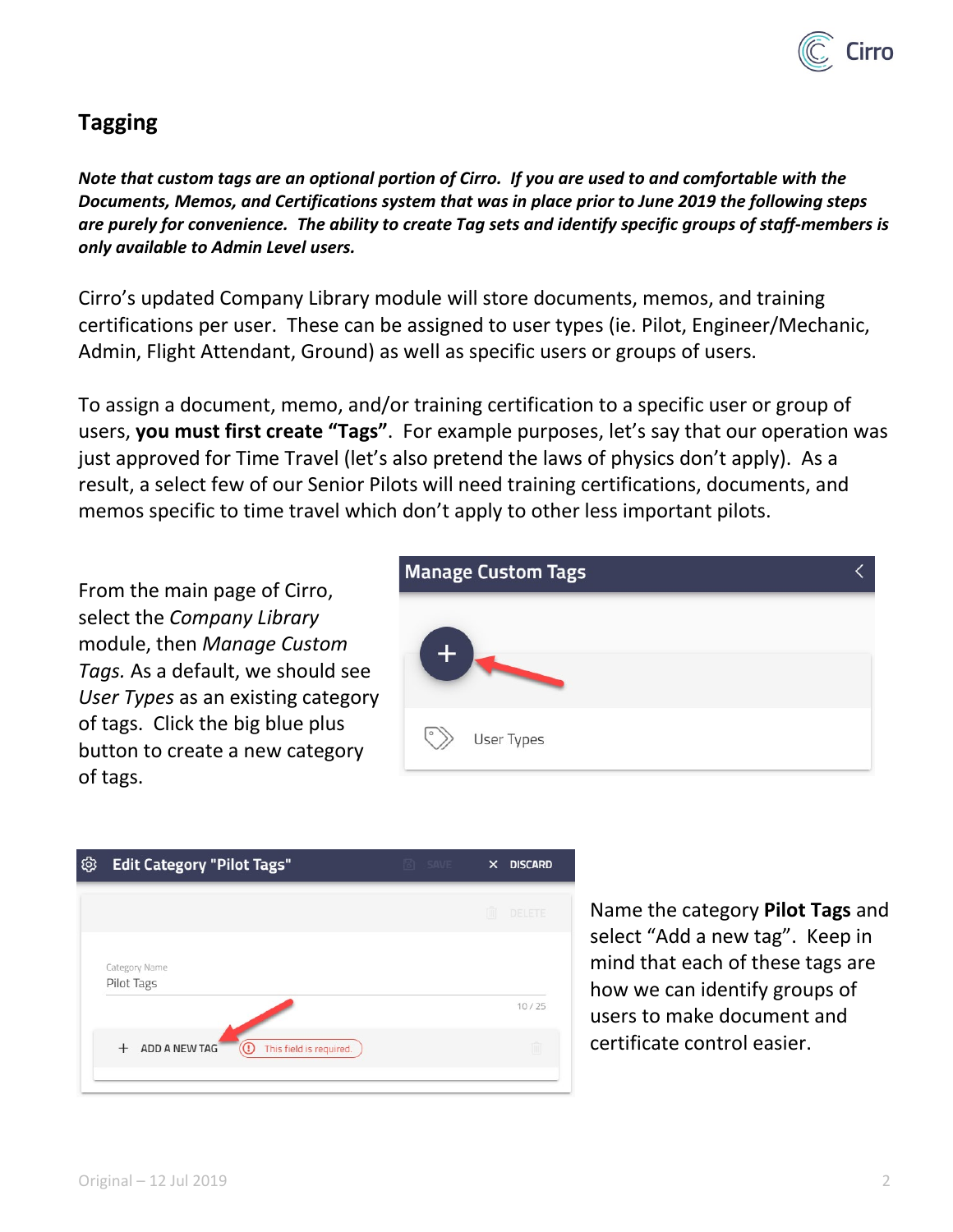

We've added a single tag relating to our example, *Time Travel Rating*:

| හි | <b>Edit Category "Pilot Tags"</b> | 固 | <b>SAVE</b> |   | X DISCARD |
|----|-----------------------------------|---|-------------|---|-----------|
|    |                                   |   |             | 侕 | DELETE    |
|    | Category Name<br>Pilot Tags       |   |             |   |           |
|    |                                   |   |             |   | 10/25     |
|    | ADD A NEW TAG<br>$+$              |   |             |   | III       |
|    | ∩<br>Time Travel Rating<br>$\Box$ |   |             |   |           |
|    |                                   |   |             |   |           |

Save will lock in our new tags, and make them available for use when creating documents, memos and certificates. After saving, back out to the *Company Library* module, and let's apply this tag to our Senior Pilots.

Select Tag Users at the bottom of the *Company Library* page:

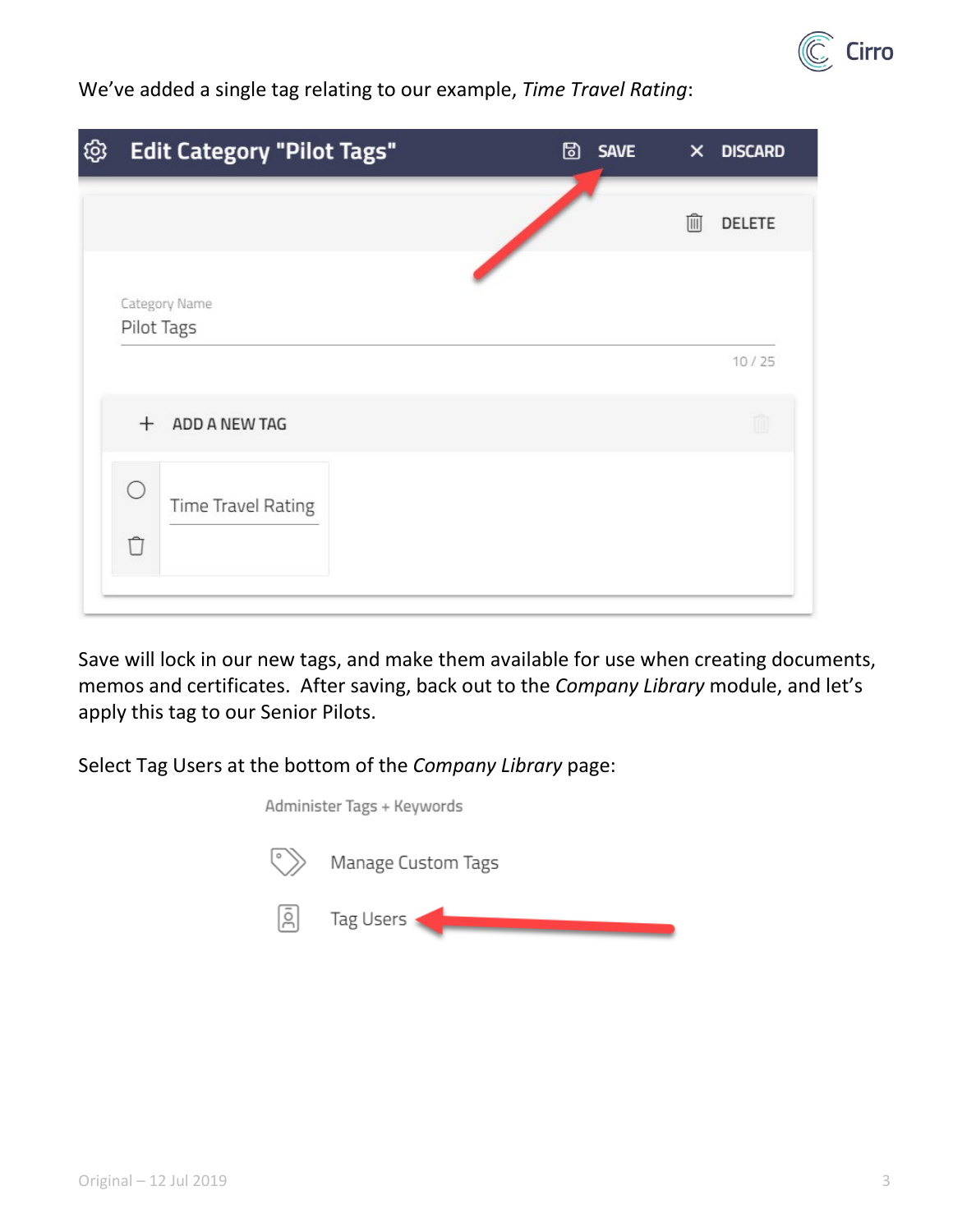

To edit one user at a time, simply click on the user's name and skip the search bar for multiple users. Since we wish to apply our Time Travel tag to more than one pilot, we should select the **BATCH EDIT** tool. This edits multiple users at once, as a single **batch.**

| ිසි<br><b>Manage User Tags</b> |           | <b>BACK</b>       |
|--------------------------------|-----------|-------------------|
| Go to user                     |           |                   |
|                                | $\otimes$ | <b>BATCH EDIT</b> |

In the field which says "Who will be affected?", type and then select all staff who require the tag. Next, click on new tag set.

| Ιā<br><b>Batch Edit Tags</b>               | ADD | REMOVE<br>$\qquad \qquad -$ | $\times$ CLOSE                                  |
|--------------------------------------------|-----|-----------------------------|-------------------------------------------------|
| Marty McFly $\times$ Emmett Brown $\times$ |     |                             |                                                 |
| NEW TAG SET<br>$^{+}$                      |     | 40 more tags                | $\left( \begin{array}{c} 1 \end{array} \right)$ |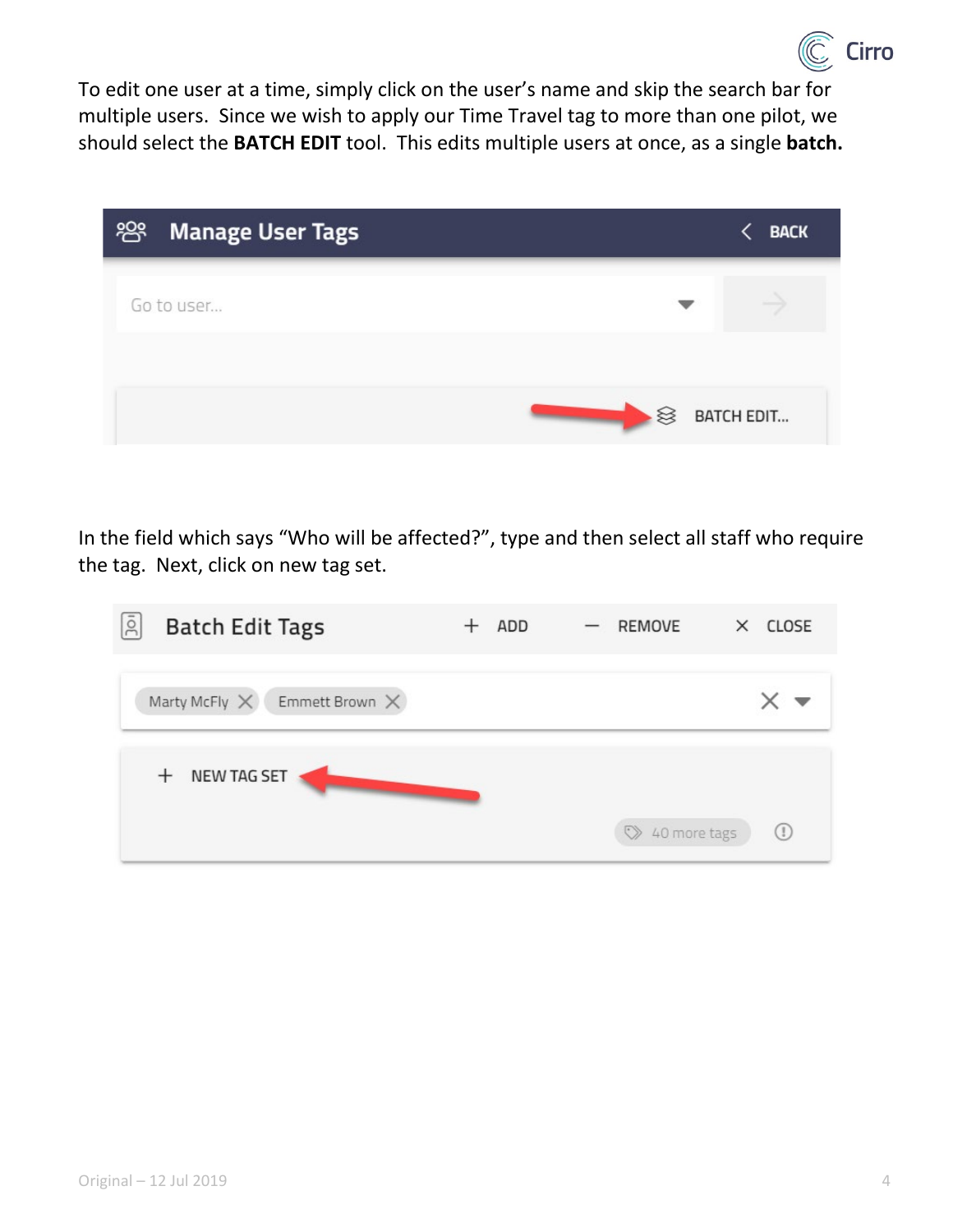

Expand our new tag category "Pilot Tags" and select Time Travel Rating. Then, select "Set Each".

|                                                                   | ♡<br><b>SET EACH</b><br>ONE SET<br>♡<br>$\times$ CANCEL |
|-------------------------------------------------------------------|---------------------------------------------------------|
|                                                                   | $\heartsuit$<br>38 more tags<br>$\mathbf{z}$            |
| Type to filter tags                                               |                                                         |
| Time Travel Rating $\times$<br>☞                                  |                                                         |
| Aircraft<br>☆                                                     |                                                         |
| $\overline{\phantom{a}}$<br>Aircraft Type<br>ひ                    |                                                         |
| ☆<br>Pilot Tags<br>೯<br><b>Time Travel Rating</b><br>$\checkmark$ |                                                         |

After clicking "Attach Tags", choose "....as one set each"



☆

User Types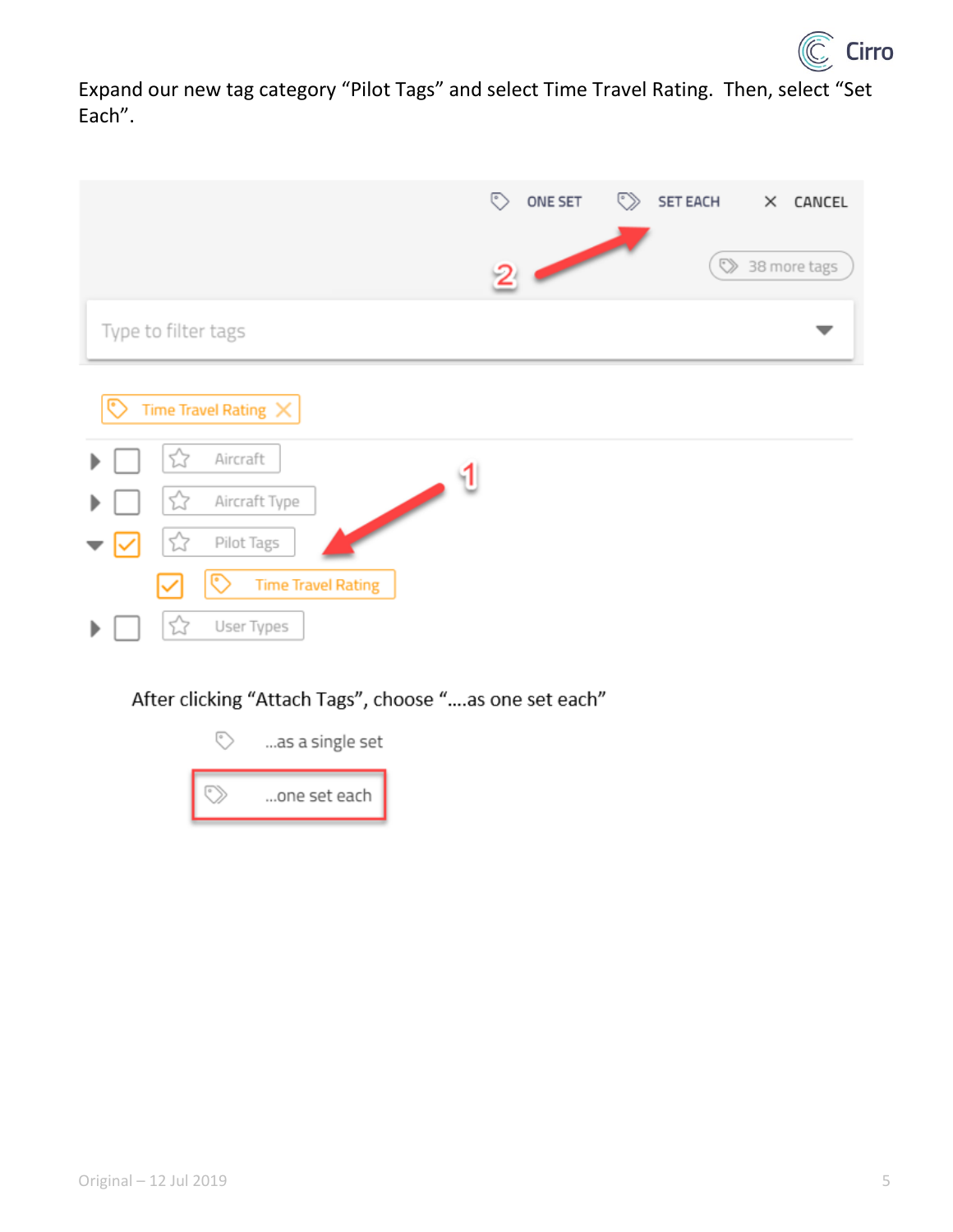

We now see that the time travel tag has been added to users Marty McFly and Emmett Brown. To complete tagging these users, select +ADD and carry on.

| Ιğ<br><b>Batch Edit Tags</b>               | ADD | REMOVE         | $\times$ CLOSE         |
|--------------------------------------------|-----|----------------|------------------------|
| Marty McFly $\times$ Emmett Brown $\times$ |     |                |                        |
| <b>NEW TAG SET</b><br>$^{+}$               |     |                |                        |
|                                            |     | > 39 more tags | $\left( \cdot \right)$ |
| $\cup$<br>⊵<br><b>Time Travel Rating</b>   |     |                |                        |

A green pop up will appear at the bottom of the page if the tag was successfully applied:

**Successfully Updated Users CLOSE**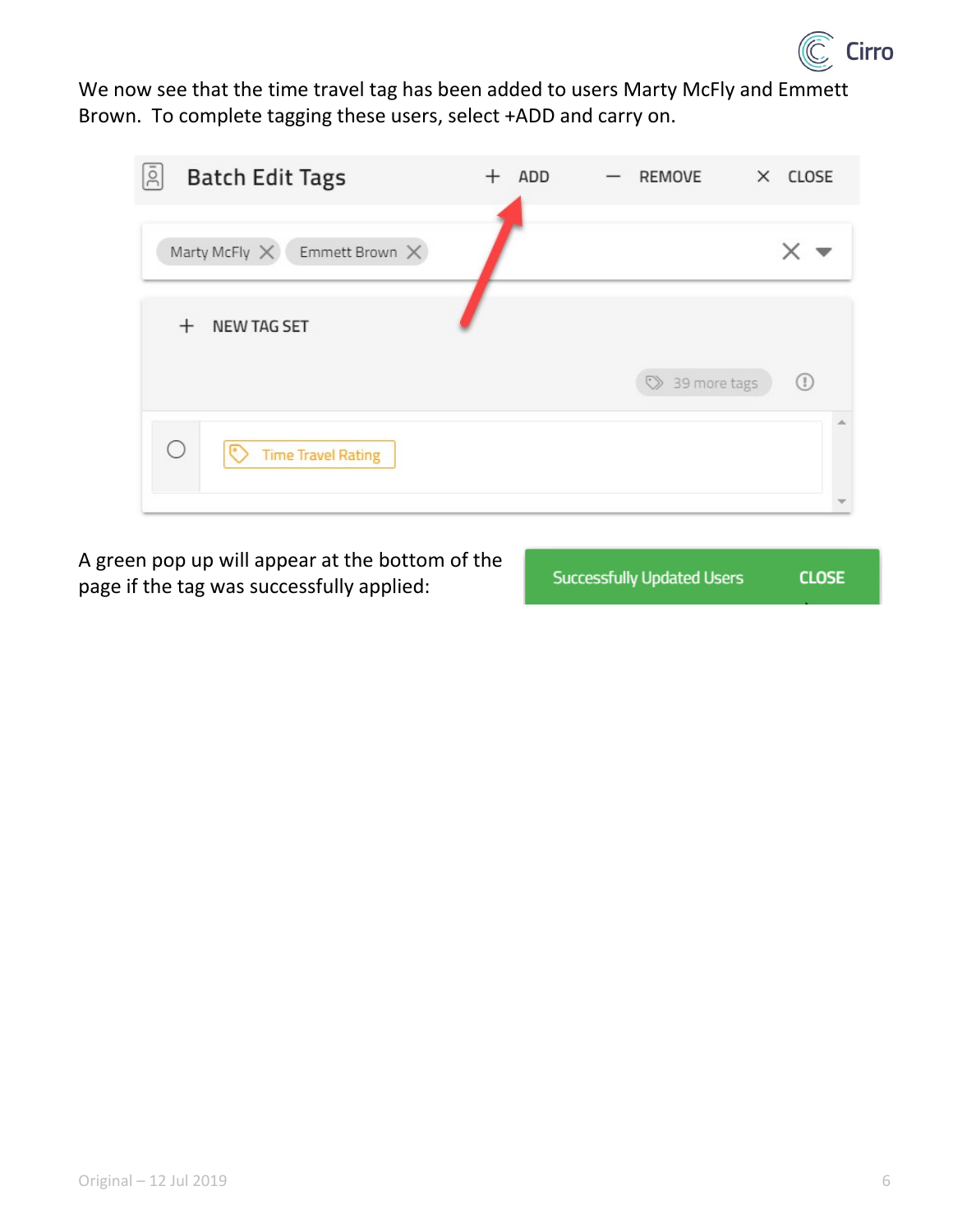

From here on out when creating a new document, certification, or memo, which applies to **Pilot** users approved for **Time Travel,** we will attach both the **Pilot** tag and the new **Time Travel** tag. When you see this step…



…carry forward and attach the Time Travel tag in the following order.

| $2$ $\circ$                                                                                                    | ONE SET | $\langle \rangle$<br><b>SET EACH</b><br>$\times$<br>> 32 more tags |
|----------------------------------------------------------------------------------------------------------------|---------|--------------------------------------------------------------------|
| Type to filter tags                                                                                            |         |                                                                    |
| ಲ<br>Time Travel Rating $\times$<br>$\bar{\mathbb{Q}}$<br>Pilot $\times$                                       |         |                                                                    |
| Aircraft<br>くう<br>Aircraft Type<br>5.7<br>Pilot Tags<br>Ŵ<br>☞<br><b>Time Travel Rating</b><br>৩<br>User Types |         |                                                                    |

Selecting *ONE SET* comes into play when a document/cert/memo requires multiple tags at once. For example, a user must have a Time Travel Rating **AND** be a pilot user **AND** have an aircraft specific (Delorean) tag to qualify for the resource.

Selecting *SET EACH* should be used if multiple tags are being applied at once to save time, but they are independent of eachother. For example, any user with a Time Travel Rating **OR** a pilot user **OR** have an aircraft specific tag qualifies for this document.